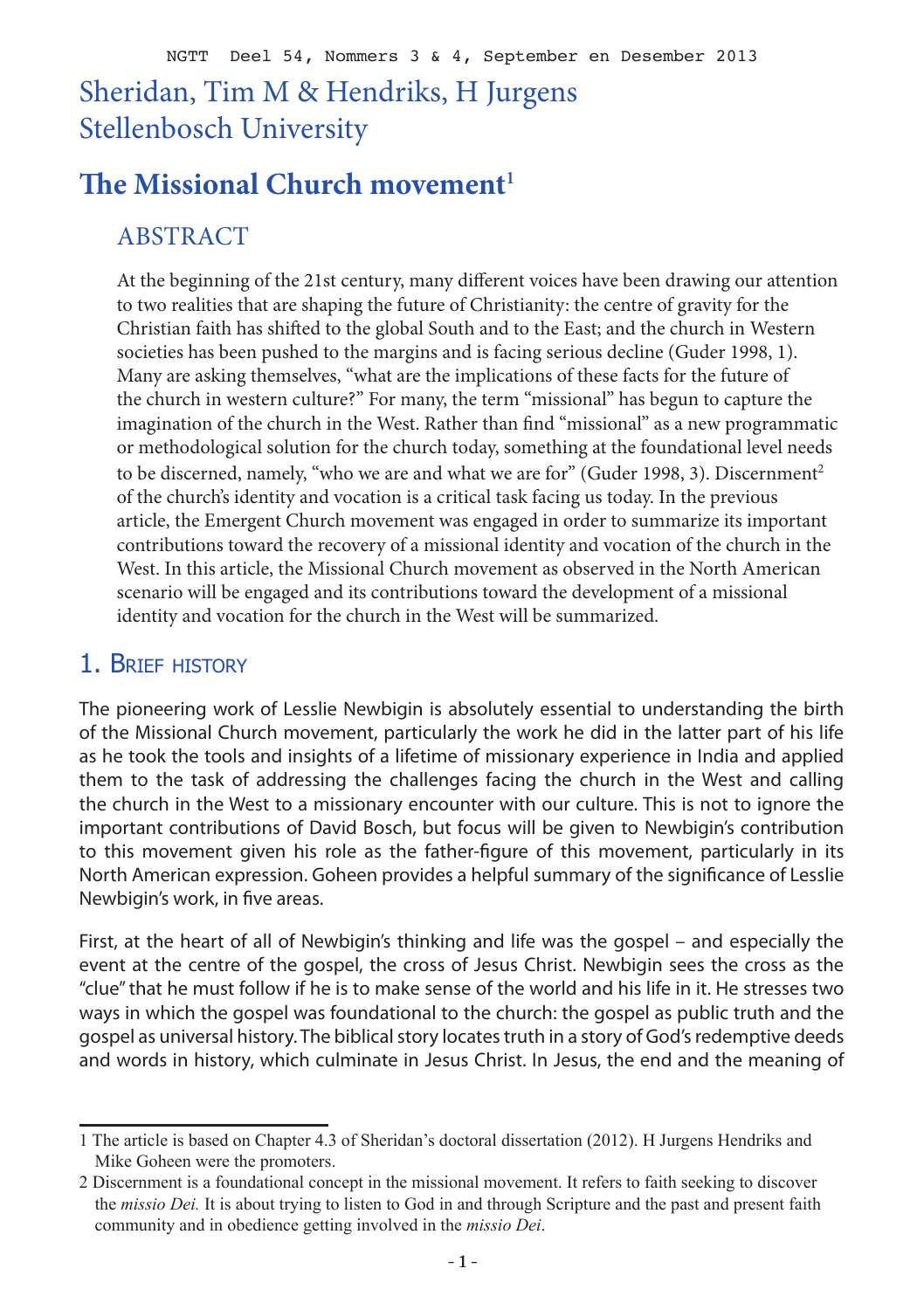cosmic history is revealed and accomplished.<sup>3</sup> Later in his career he realized the importance of understanding God as a Trinity and wrote *The open secret* (Newbigin 1963, 1995).

The second is what Goheen has called "the logic of mission" for Newbigin. If the gospel is true and tells us where history is going, then mission must follow. Jesus did not write a book, but rather he gathered, nurtured, and left behind a community that would make known the good news of the kingdom of God by embodying it in its life, expressing it in its deeds, and announcing it in its words. Mission flows out of the gospel.

Third, if the gospel is to be made known, the church must be one, Newbigin believes. He worked tirelessly toward the cause of unity of the church, because he believed strongly that mission and unity could not be separated. Listen to how Goheen summarizes the importance of this (2004, 4):

If the church is to make known the good news that at the end of history all things will be brought together under one head, even Christ, then as a preview it must embody this in its life. Its divided life is a scandal, equivalent to a temperance movement whose members are habitually drunk; in both, the life of the community contradicts their message. It is only when the unbelieving world sees evidence of a reconciled community that they will believe the message of the gospel.

Fourth, Newbigin offers significant insights in the ongoing struggle of the church to discern the relationship between the gospel and culture. Newbigin's understanding of this was shaped by his experience of cross-cultural communication of the gospel in India. If he was to communicate the gospel in India, he would need to both use the language and cultural categories of his audience *and* challenge the religious commitments that were foundational to those forms. Newbigin began to see that this problem was not found just in India, nor was it limited to verbal communication of the gospel. Rather, all cultures are shaped by foundational religious commitments which in turn shape its institutions and forms. The more deeply one senses the contradiction between the gospel and the worldview of the culture, the more that the church will experience what Newbigin saw as a "painful tension" (1951, 51). How the church struggles to live within that tension is at the heart of the missionary encounter with the culture.

Fifth, Newbigin believes that the missionary encounter of the gospel with Western culture is the most urgent task facing the church in the West, and ought to be a priority task for missiology (Newbigin 1986, 3). In that encounter, Newbigin sees four essential tasks: the cultural task of engaging in a missiological analysis of culture; the theological task of recovering the gospel as public truth; the ecclesiological task of recovering the missionary understanding and practice of the church; and the epistemological task of unmasking the idolatry of reason and other philosophical assumptions reigning in Western culture (Goheen 2004, 7-8).

Within this broader horizon of Newbigin's contribution, we can situate the particular contribution he made toward the development of a missional ecclesiology for the church in

<sup>3</sup> The way Newbigin articulated the gospel is equally important: against the relativism of Western culture, Newbigin affirmed that the gospel is public truth – a truth that is true for all people. Against the fundamentalist belief that the gospel is a set of unchanging eternal propositional truths, Newbigin argued that the gospel is first and foremost events that form a story that reveals the meaning and goal of world history and thus provides the clue for understanding and living in the world (Goheen 2004, 2).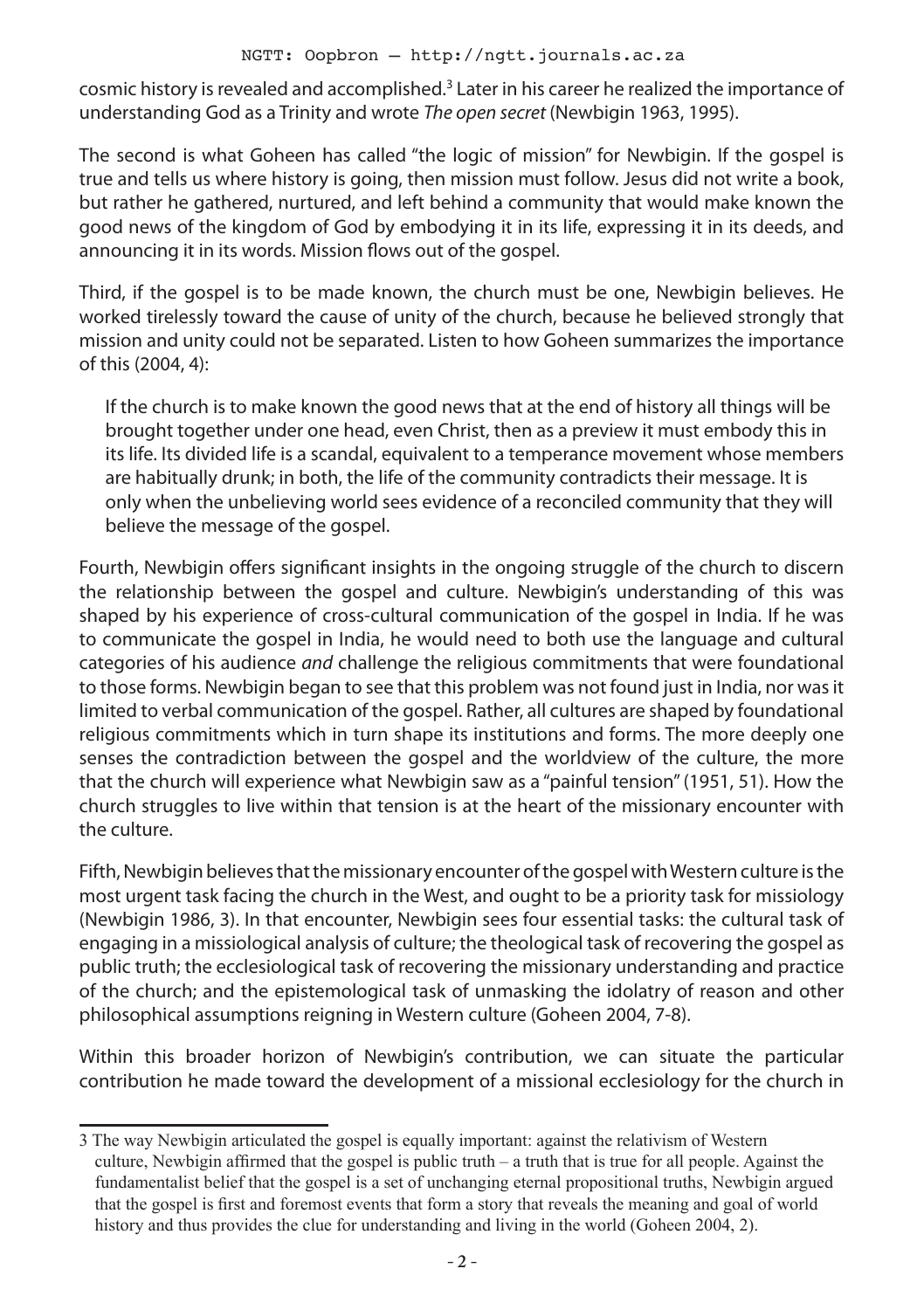the West. Goheen has done extensive work in this area and has provided a helpful summary of Newbigin's missional ecclesiology that has so profoundly shaped the missional movement (see Goheen 2000).

Newbigin's influence led to the emergence of Gospel and Culture movements that began to explore the various implications of his work for the theology and practice of the church in the West. The Gospel and Our Culture Network (GOCN) in North America has significantly brought Newbigin's insights to bear on the missional movement. The GOCN is a movement within North America made up of theological educators, pastors, denominational leaders and administrators, and other local congregational leaders from a variety of confessional traditions, all devoted to the task of developing and encouraging a missionary encounter with North American culture. Similar movements were birthed in the U.K., South Africa, and Australia/New Zealand – again by practitioners and academics who are building on the insights of Newbigin and seeking to address the unique challenges of a missionary encounter with culture. The GOCN movement has been generated by both cultural and ecclesiastical shifts – culturally the shifts from modernity to postmodernity, and ecclesiastically the growing reality of decline of the church and cultural displacement to the fringes of society.

Goheen highlights two broader contexts within which we must understand the GOCN. The first is the World Council of Churches (WCC), particularly the International Missionary Council, and its work to flesh out the structures of a missionary ecclesiology. The GOCN has embraced the *missio Dei* framework developed within the WCC, in which the church seeks to situate its mission and understanding in terms of the central role it plays in the broader mission of God to restore the creation. After the secularizing of the *missio Dei* framework in the WCC and the relativizing of the church that came along with it, the GOCN is a renewed attempt to flesh out the structures of a missionary ecclesiology, specifically focused on a North American context (Goheen 2002, 480-481).

The second broader context of the GOCN is the loss of Christendom and the desire to rethink ecclesiology in light of that reality (Goheen 2002, 481). Guder describes the "functional" Christendom that has been operative in North America and is now crumbling:

Various churches contributed to the formation of a dominant culture that bore the deep imprint of Christian values, language, and expectations regarding moral behaviours. Other terms like "Christian culture" or "churched culture" might be used to describe this Christian influence on the shape of the broader culture (Guder 1998, 48).

This sort of cultural impact by the church in the West is crumbling, and the GOCN is seeking to re-think ecclesiology in light of these realities.

A key development for the Missional Church movement was the publication of *Missional Church* in 1998. Various leaders from the movement were brought together to begin bringing definition to the movement's ecclesiology, and to explicitly push beyond the methodological and model-driven answers of how the church responds to the reality of North America as a mission field. Instead of a methodological and pragmatic focus, *Missional Church* looked at something deeper; namely, a theological re-thinking about the nature of the church in light of the shift from a church-centred understanding of mission to a God-centred understanding of mission (*missio Dei*). *Missional Church* argues that mission lies at the very centre of the nature and identity of the church. It goes on to then identify 5 key elements in a missional ecclesiology: (1) missional ecclesiology is biblical and must be grounded in what the Bible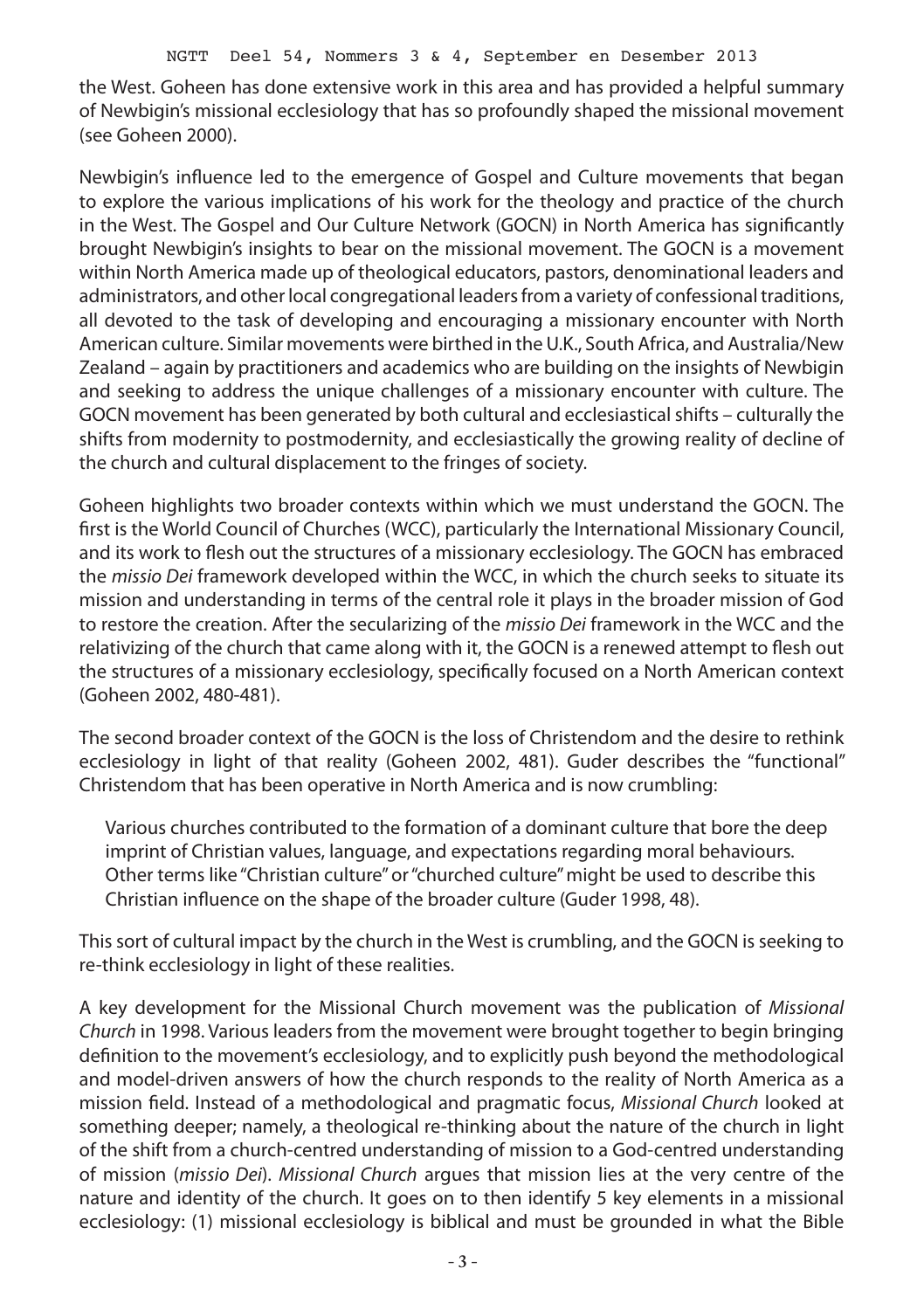teaches; (2) missional ecclesiology is historical and must build on and take account of the historical developments and reflections on the church; (3) missional ecclesiology is contextual and will develop within particular cultural contexts and seek to be faithful and relevant within those contexts; (4) missional ecclesiology is eschatological which will drive the church to be dynamic in its movement toward the consummation of all things; and (5) missional ecclesiology must be practiced and therefore the missional understanding of the nature of the church must be translated into practice(s) (Guder 1998, 11-12).

As others have pointed out, the missional movement, in contrast to the emergent movement, has tended to take root among more established mainline and evangelical churches, looking at how these churches can make the shift to a missional posture and practices within their communities. There has also been more academic and scholarly effort in this movement than in the emergent movement.

## 2. Key practices of this movement

Defining the key practices of the Missional Church movement can be difficult, due to the increasing diversity and unique emphases that are emerging within the movement. However, most who find themselves within the Missional Church movement would resonate with and find solid connection to the GOCN in North America.<sup>4</sup> Within the GOCN, a team was compiled to give expression to the common practices that were being found within churches that were resonating with the missional movement and seeking to transform their congregations into Missional Churches.

The following twelve practices are identified as key to Missional Churches:

- 1. Proclaiming the gospel story of God's salvation in a multitude of different ways;
- 2. Teaching all members to become disciples of Jesus, and expecting all to grow as disciples;
- 3. Treating the biblical story as normative in the church's life, and having it inform and shape all of the church's practices;
- 4. Understanding itself as living in contrast to the world as an alternative community because of its participation in the life, death, and resurrection of its Lord;
- 5. Discerning God's specific missional vocation for the entire community and for all of its members in its local place;
- 6. Becoming known for acts of self-sacrifice on behalf of one another, both in the church and in the local community;
- 7. Practicing reconciliation and moving beyond homogeneity toward a more heterogeneous community in its racial, ethnic, age, gender and socio-economic makeup;
- 8. Placing high value on mutual accountability and support for engagement in the mission;

<sup>4</sup> For authors and leaders as diverse as Michael Frost, Alan Hirsch, Ed Stetzer, Mark Driscoll, and Dan Kimball, there is a shared starting point in their identification with the GOCN as a starting point for their missional practices and thinking.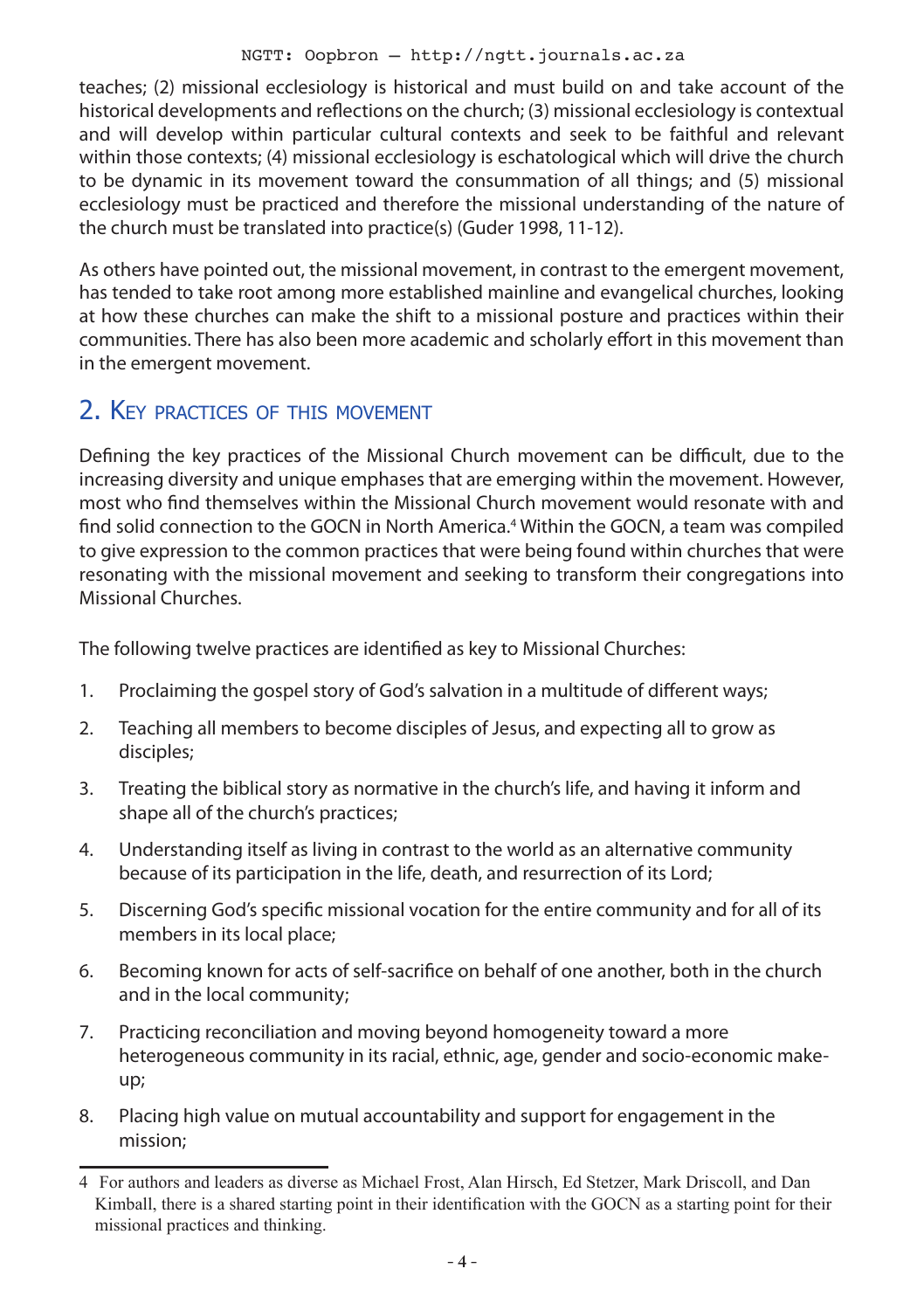- 9. Practicing hospitality that welcomes the stranger into the community and makes space for the "other";
- 10. Celebrating, in the central act of worship, both God's presence and God's promised future;
- 11. Seeking vital public witness in its local place, and the transformation of public life, society, and communities; and
- 12. Recognizing itself as always an incomplete expression of the reign of God, and working toward more faithfully living life within the reign of God that has arrived in Jesus Christ (Barrett 2004, 159-172).5

## 3. Key theological emphases

The theological emphases of the Missional Church movement can be summarized along four lines. The first is the understanding of mission as *missio Dei.* There is a commonlyheld, theocentric understanding of mission, what Hendriks has termed a "theocentric reconceptualisation" of mission (2004, 25). Mission is first and foremost the mission of the Triune God to restore and renew the entire creation. The church finds its identity as the community of people God has chosen to participate in this creation-wide mission.

The second emphasis is on the gospel, understood primarily to be the good news of the coming of the reign of God. Out of this comes an understanding of the church that is oriented to and shaped by its place and task in the kingdom of God. As an agent of the kingdom of God, the church is called to advance the reign of God in all areas of life, seeking to bring God's restorative rule to bear and reverse the effects of sin's curse. The church is a people called by its very nature to be an extension and continuation of the kingdom mission of Jesus, called to represent the reign of God in its communal life together, called to function as a servant of the kingdom of God in the world, and called as the messenger of the kingdom of God proclaiming the good news and heralding the arrival of the kingdom of God in power.

The third missional emphasis is on the communal dimension of the church's mission, following the lead of the GOCN. Reacting against the reduction of mission to the calling of individuals in culture, the GOCN has emphasized the church as a community called to embody the life of the kingdom of God *together.* As Newbigin puts it, the church is called to be a hermeneutic of the gospel in its local place, an inherently communal task that defines its mission and purpose.<sup>6</sup>

<sup>5</sup> The work of the team led by Barrett offers a broad summary of practices and empirical indicators that have been identified within churches seeking explicit identification with the Missional movement spawned by the GOCN. Other work has been done in seeking to capture "empirical indicators" of Missional Churches. Minatrea has developed his own unique list of nine practices after field research into churches that were seeking missional transformation (2004). Hirsch has come up with six key elements in what he describes as "missional DNA or mDNA" (2006). Stetzer and Putnam highlight best practices of Missional Churches in his *Breaking the Missional Code* (2006). And Driscoll outlines practices he learned in moving from Emergent to Missional in his *Confessions of a Reformission Rev* (2006).

<sup>6</sup> Newbigin writes, "How is it possible that the gospel should be credible, that people should come to believe that the power which has the last word in human affairs is represented by a man hanging on a cross? I am suggesting that the only answer, the only hermeneutic of the gospel, is a congregation of men and women who believe it and live by it" (1989, 227).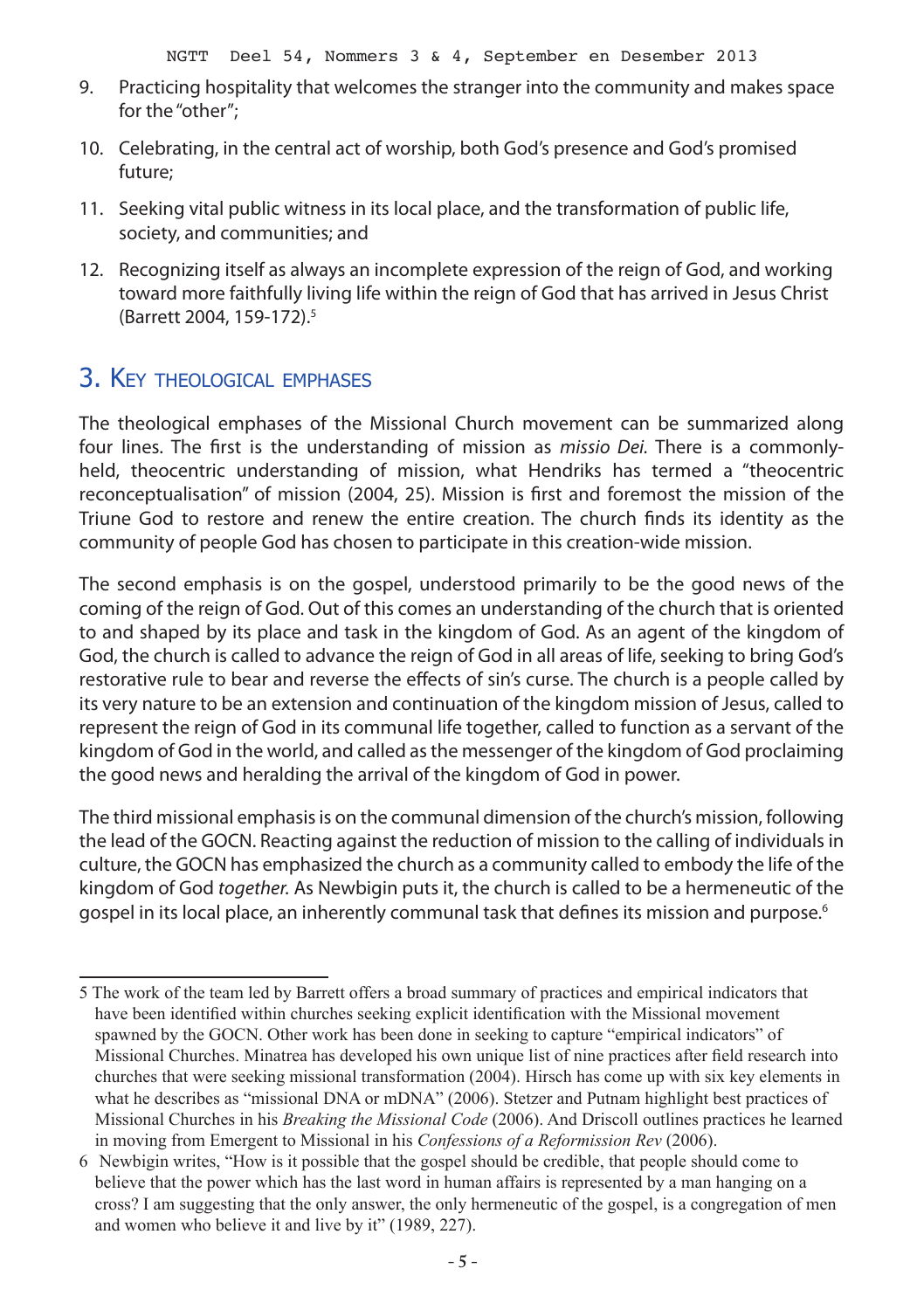A fourth missional emphasis is the tendency to see the church largely in terms of an alternative community or contrast society in its relationship with Western culture. Again, this emphasis finds its roots in the GOCN. Goheen argues that, at least in part, the anti-Christendom mentality within the GOCN has been responsible for this counter-cultural perspective on the church's calling in culture (2002, 485-487). The GOCN has seen modernity's Christendom produce a church that had accommodated itself to culture and become blinded to its idolatrous shifts, particularly individualism. Reacting to this, the GOCN and Missional Church movement have emphasized the calling of the church as an alternative community or, as Alan Roxburgh summarizes, "as a contrast society . . . formed around beliefs and practices, which continually school and form it in a way of life, which cannot be derived from the particular culture in which it is found" (2007, 8).

## 4. DIVERSE CONTRIBUTIONS

Within the growing Missional movement, there are unique and diverse contributions being made. Having highlighted the shared theological emphases, it remains to capture the spectrum of these diverse emphases and contributions which are beginning to shape the movement and missional conversation. There are six areas that can be distinguished.

### **4.1 Incarnational ministry**

For some within the missional movement, "missional" has become closely identified with the call to "incarnational ministry." Michael Frost and Alan Hirsch, both leaders of the missional movement in Australia, emphasize the importance for the Missional Church to practice ministry that is incarnational in its local communities. Both are, in fact, quite critical of the institutional church in the West, even contrasting at times the "missional" church with the "institutional" church (Frost and Hirsch 2003, xi). They see three distinctives in the missional movement: (1) an incarnational ecclesiology; (2) a messianic spirituality; and (3) apostolic leadership. As they explore an incarnational ecclesiology, they move from Christology (heavy emphasis on Christ's incarnation and the ministry practices of Jesus in the secular world) to missiology (having an incarnational presence in our cultural context and following the practices of Jesus) to ecclesiology (the nature, functions, and forms of the church in its practice and life) (2003, 16). Put simply, they take the incarnation of Christ as the theological starting point for their reflections on mission and ecclesiology.

Given this starting point, they draw out five important implications for incarnational ministry. First, the incarnation must guide our cultural expression; second, the incarnation calls us to identify deeply and closely with our local context and the people within it; third, the incarnation reminds us that an abiding presence in the local community is important; fourth, the incarnation gives us a sending impulse into our local communities that runs counter to the impulse or desire to extract people out of a community into a gathered church community – a centrifugal mission rather than a centripetal one; and fifth, the incarnation calls us to find culturally meaningful ways to understand Jesus and communicate about Jesus (Frost and Hirsch 2003, 35-40). Based on these implications, they look at various models for being incarnational in a local community. They emphasize the importance of the church's three key relationships in practicing incarnational ministry: communion with Christ, communion with one another, and commission to the world.

In his more recent contribution, *Exiles,* Michael Frost adds further nuance to this incarnational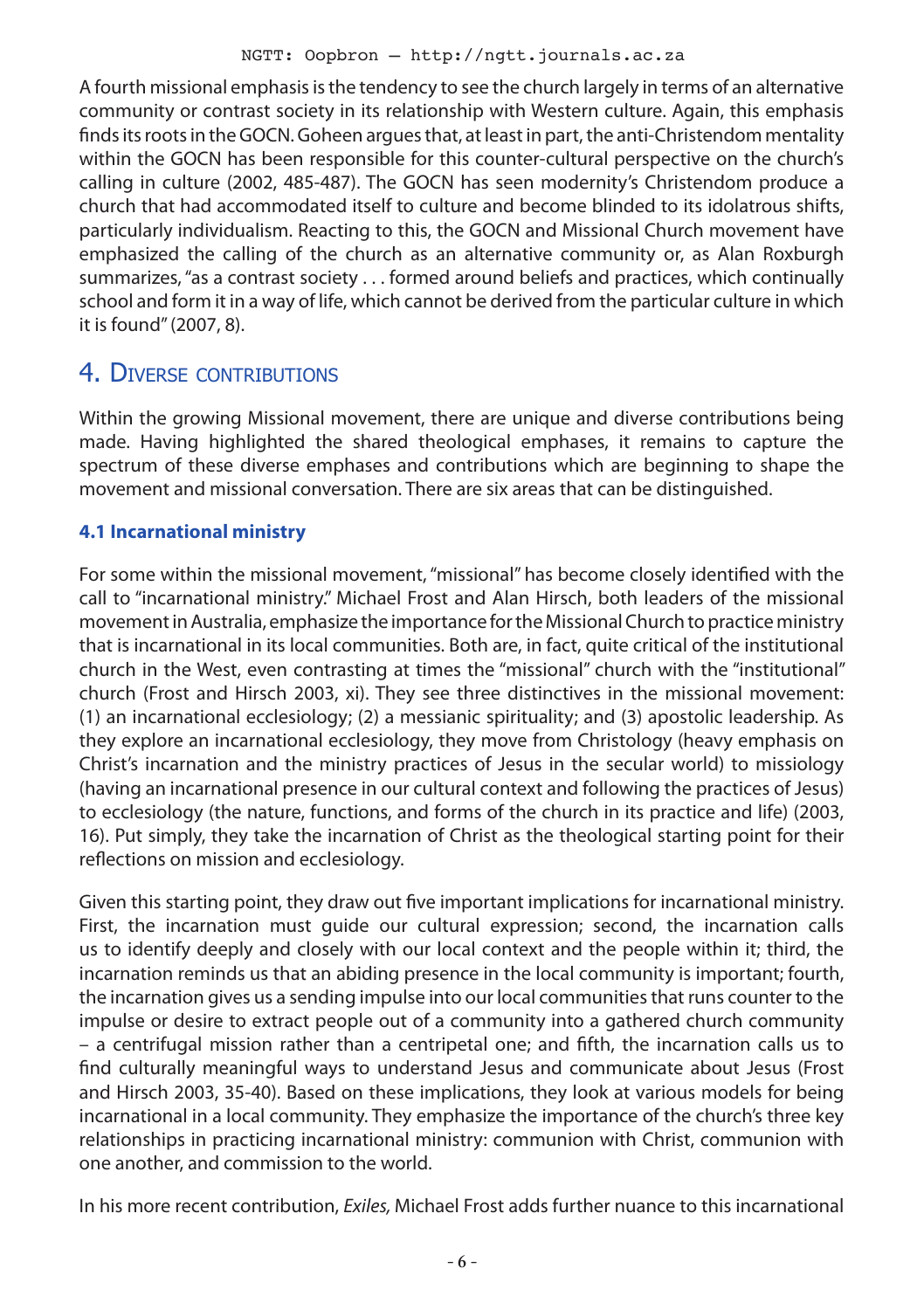emphasis by describing "missional practices" necessary for smaller missional communities that find themselves on the margins and fringes of culture, alienated from the institutional church, and living as exiles in a post-Christian world (Frost 2006, 3-8). Halter and Smay have made a similar contribution in *The Tangible Kingdom: Creating Incarnational Community,* where they call Christians in the West to a pre-institutional form of Christian community that seeks to recover the incarnational practices of Jesus and the pre-institutional church (2008, 51-56). Such incarnational communities would seek to form themselves around shared missional practices that move them out into the local community to leave behind the comfort of the institutional church, live among, listen to, and love unconditionally those in their local context. What is needed, they argue, is to allow "church" to emerge out of this missional and incarnational way of life, so that its practices, structures, and leadership are defined by this incarnational posture (2008, 38-41).

### **4.2 Contextualization**

A second contribution to the missional movement is in the all-important challenge of contextualizing the gospel in the cultural context of the West. Understanding the relationships between gospel, church, and culture is of primary significance in the missionary encounter (Hunsberger 1996, 8-9). Among scholarship on these relationships, two bear specific mention.

Ed Stetzer highlights the central importance of the Missional Church's task of contextualizing the gospel in the local community. He sees the heart of the shift to a missional ecclesiology as the process of learning to "break the code" of the local cultural context in which the church finds itself. For Stetzer, breaking the code will only happen as the church learns to be deeply engaged with its local cultural context, and so becomes both faithful and relevant (2006, 89- 107). Stetzer calls the church in North America to learn once again the missionary posture and make cultural engagement a primary task. He proposes a "missional matrix," in which the local church's work is grounded in biblical foundation, and Spirit-empowered in its application to the local place. This movement from foundation to application happens as the church begins to find the interactions between Christology, Missiology, and Ecclesiology, driven by three questions Stetzer insists the church answer: "Who is Jesus and what has he sent us to do? What forms and strategies should we use to most effectively expand the kingdom where we are sent? What expression of a New Testament church would be most appropriate in this context?" (Stetzer 2006, 54).

Along similar lines, Mark Driscoll is keen to equip the Missional Church movement to wrestle deeply with contextualization, re-thinking its evangelistic practices while avoiding syncretism with the cultural context of the West (see Driscoll 2004). He works to maintain theological orthodoxy while at the same time reshaping the church's practice of mission and ministry. Driscoll was an early leader within the Emergent movement, who eventually left the movement due to his concerns about what he perceived to be its lack of theological orthodoxy.

While these and other contributions are helping the missional movement learn to engage the culture of the West with the gospel, this area is one that is in need of further thought. The movement has not historically given priority to the gospel-and-culture relationship, focusing instead on questions of ecclesiology. And what scholarship has emerged on contextualization needs to deepen and broaden. Methodologies for evangelism and effective witness to the gospel are extremely important, but the Missional Church movement – indeed the entire church in the West – needs a deeper awareness of the cultural story in which we find ourselves,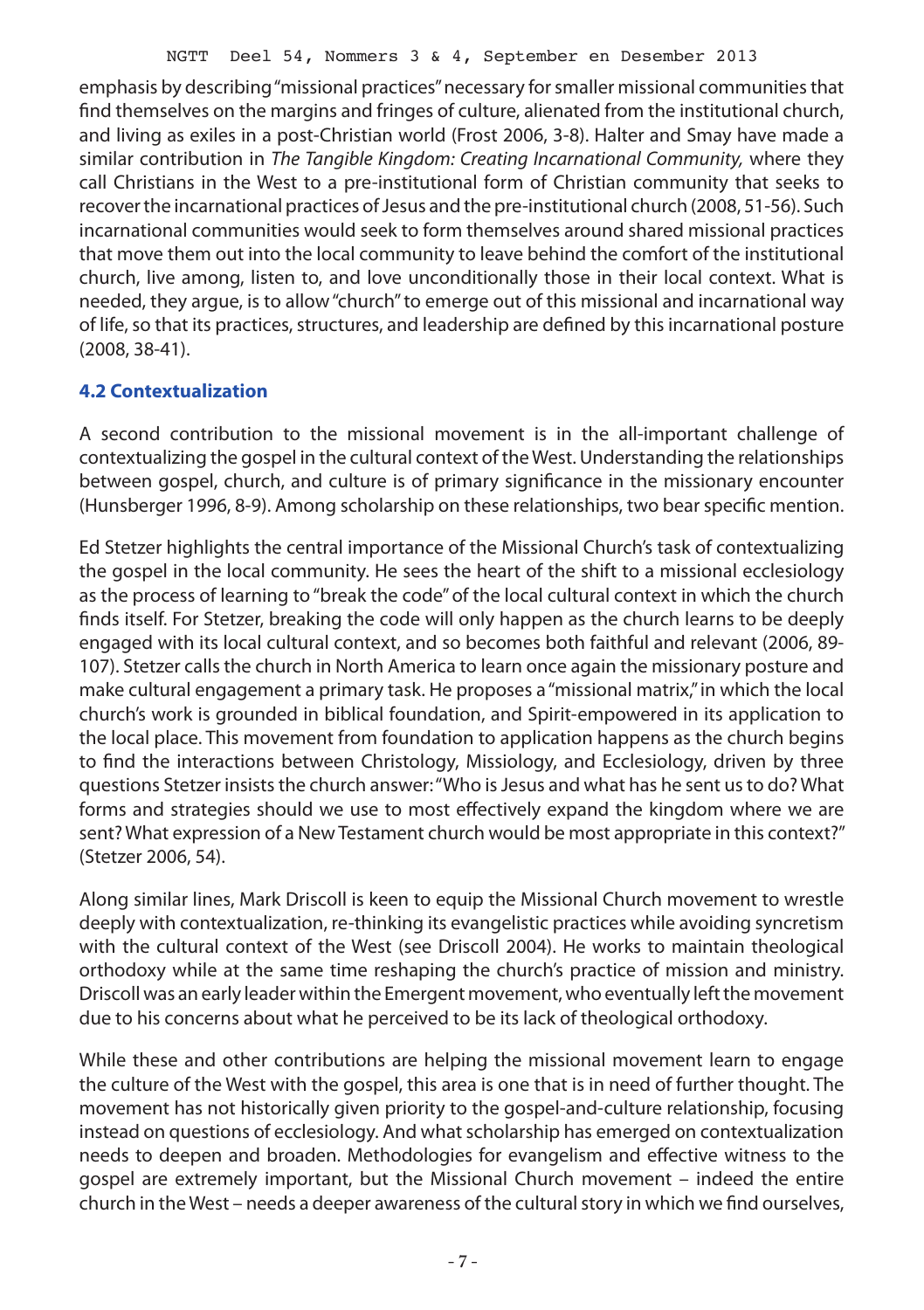and the important questions and issues that arise when seeking to faithfully contextualize the gospel in our cultural context.

### **4.3 Biblical-theological orientation**

A third major branch within the missional movement is the biblical-theological contributions to it. Historically, the contribution of the landmark *Missional Church* book was in large part to define the biblical and theological trajectories of the missional movement. What is needed now is ongoing biblical-theological reflection on the missional nature of the church, as well as engagement with the major confessional and theological traditions within Christianity that have shaped our various ecclesiologies.

Craig Van Gelder's *The Essence of the Church* is an important contribution to this end. Van Gelder offers the following summary definition: "The church, as the people of God in the world, is inherently a missionary church. It is to participate fully in the Son's redemptive work as the Spirit creates, leads, and teaches the church to live as the distinctive people of God" (2000, 31).

Van Gelder explores historical and theological developments both within missiology and ecclesiology and argues that a fully robust missional ecclesiology must draw from four important sources: biblical-theological perspectives on the church; historical and confessional perspectives on the church; contextual perspectives arising out of the study of contextualization within missiology; and perspectives on the churches' ongoing development and guidance by the Holy Spirit in its local community, along with ways of discerning this guidance.

Van Gelder offers an important contribution to our understanding of the mission of the church in light of the NT emphasis on the kingdom of God, drawing out the importance of focusing that mission on the redemptive reign of God to restore all of creation; the mission of God as Trinitarian; the mission of God as eschatological; and the church as missionary by its nature (Van Gelder 2000, 74-99). He then looks at four primary biblical images for the people of God and how they inform this missional understanding of the church: church as people of God, body of Christ, communion of saints, and creation of the Spirit. It is striking how these images are rooted in systematic theological reflections on ecclesiology (2000, 107-112). Finally, he rounds out his biblical-theological contribution to the nature of the church by recasting the four classical attributes of the church in a missional framework: the church as Holy, Catholic, One, and Apostolic (2000, 116-125). Van Gelder seeks to develop a model for the ministries and structures of the Missional Church that are rooted in and informed by these biblicaltheological insights.

Significant work in this area is also being done by the growing movement of Allelon, under the leadership of Alan Roxburgh. Allelon is a hub of missional activity and movement within North America, the U.K., and Africa. What is striking in Roxburgh's work on Missional Church is that he re-imagines the biblical-theological starting point for the missional movement. He insists that God is the starting point of the missional conversation, not the church (Allelon 2008, 1-2). He argues that the whole missional movement in the West has been de-railed by the continued focus and emphasis on the church and about how to make the church work:

Whether within established traditions of the post-Reformation era or among newer, postmodern Emergent churches, the conversation remains colonized by an ecclesiocentric imagination. Without a return to an understanding of God as the subject there can be no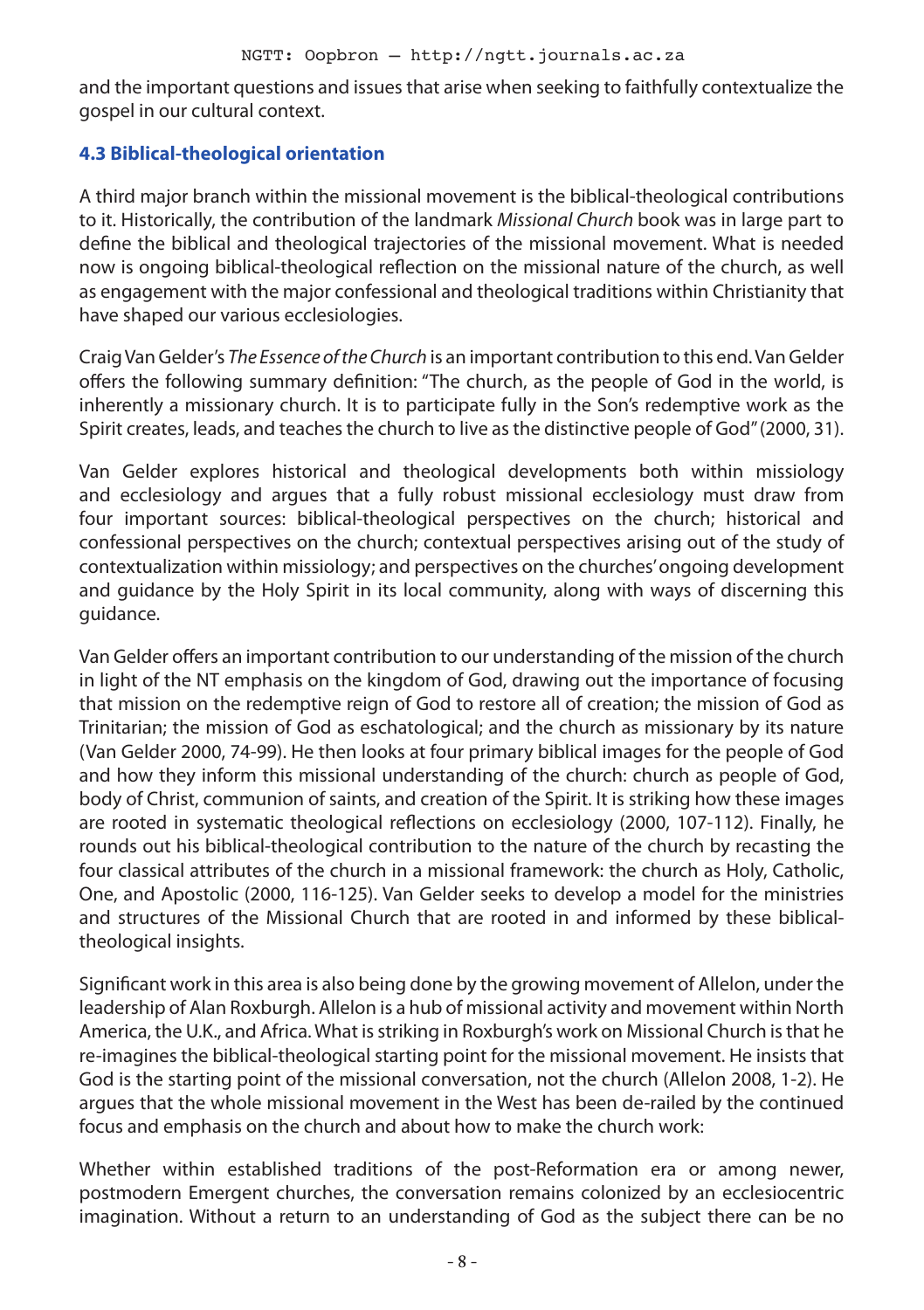Missional Church, only churches using missional language to find new ways of making church work in a culture that has radically changed from the one in which Christianity was at the centre (Allelon 2008, 1-2).

Instead, Roxburgh draws our attention back on God with two basic questions: "Who is this God revealed to us in Jesus Christ?" and "What is this God up to in the world?" Building on a Trinitarian understanding of God – the Triune God existing in a community of self-giving love for the sake of the world – Roxburgh defines the core identity of the church as the communion of God that gives itself for the sake of the world (Allelon 2008, 2).

God's missionary nature, argues Roxburgh, must be expressed in terms of the *missio Dei.*  Missional Church is fundamentally a call to move from a church *with* a mission to become a church that *is* missional in all its life; it is a call from an ecclesiocentric to a God-centred community for the sake of the world. Roxburgh identifies several factors at work in both the UK and in North America that have made the church the primary centre of the missional conversation and have dissociated the missional language from the *missio Dei* and instead used it as a label to lay over programs, activities, and ministries designed to make the church work or look successful. At the heart of it is a loss of place in society and the assumption that the main issue is for the church in the West to diagnose the problem within the internal life of the church, remedy the problem with a specific set of programs, and then finish our missional work by clarifying the nature and purpose of the church. Roxburgh laments (Allelon 2008, 5),

The church was the problem and needed a method to fix itself. Behind this kind of assumption lies a deeper unspoken conviction: the church is the key issue that must be addressed; it is the central subject of all the questions about the mission of God in the world; get the church right and everything else with follow.

For Roxburgh, the work of the GOCN and publication of *Missional Church* only continued and solidified this focus of the missional conversation on issues of ecclesiology. By contrast, Roxburgh recasts the focus of the missional conversation along the following six lines:

- 1. We must restore God as the subject of the missional conversation. The church is not the focus or centre of a missional engagement with Western culture.
- 2. The primary locus of engagement is the gospel and culture relationship, with ecclesiology as a sub-set of that primary relationship.
- 3. Focus should be put on the development of a missional theology and praxis for engagement with the neighbourhoods and communities in which we live and work. The shape and purpose of the church emerges out of that theology and praxis.
- 4. We live in times of rapid, discontinuous change and therefore we must avoid the default processes and questions of the past.
- 5. In our present postmodern context, we must learn to ask different questions within different kinds of contexts.
- 6. The guiding principle for the nature and function of the church will be framed by Luke 10:1-12, where the set of questions shaping our listening and discernment are focused (Allelon 2008, 9-10).

Roxburgh argues that the questions arising from Luke 10 should shape the role of the church. As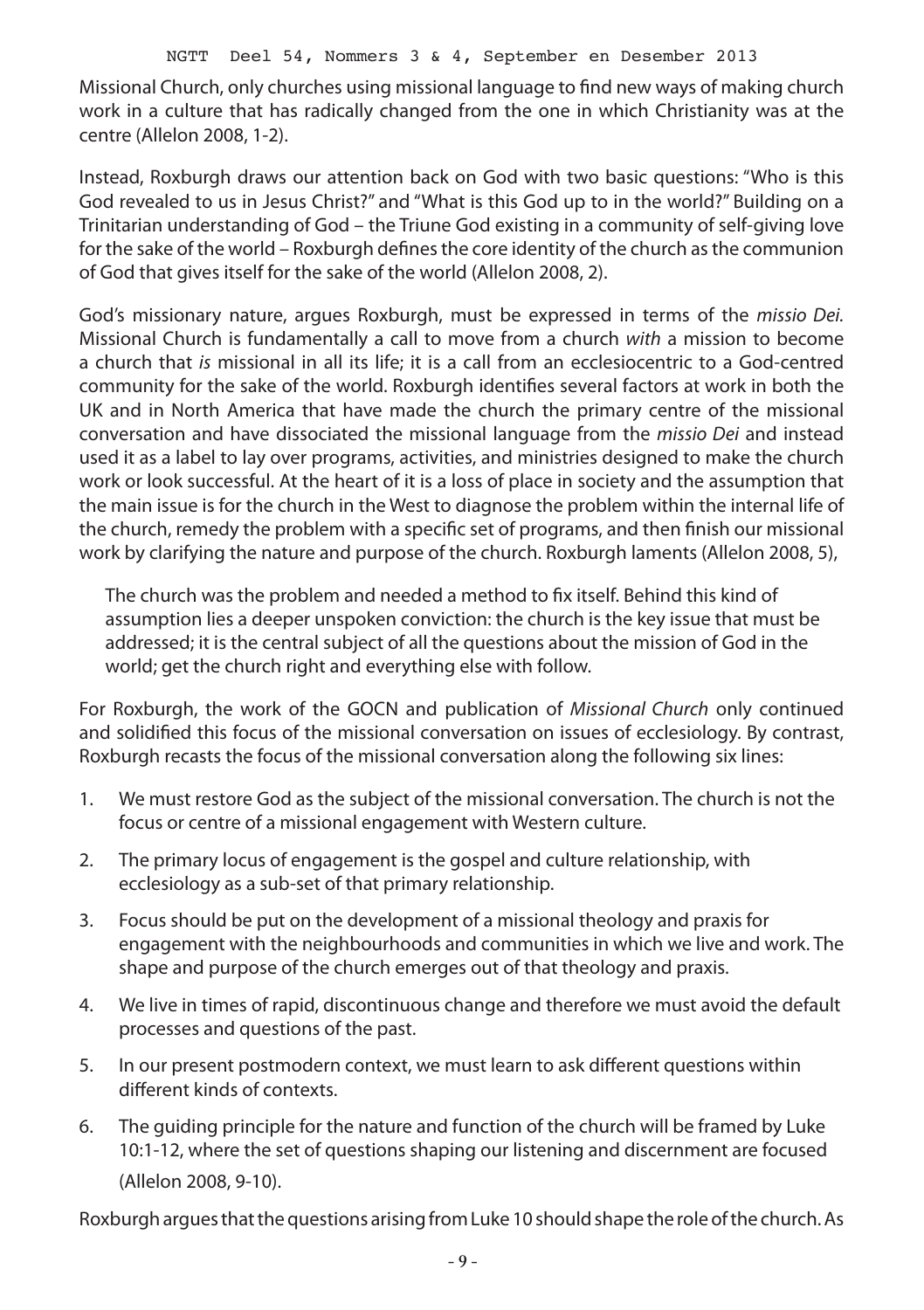we enter towns, villages, and neighbourhoods where we live and work, how might we discern what God is up to in these places? As we sit at the tables of others and enter their narratives, how might we hear the ways in which the gospel already intersects with their stories? As we dwell like this, becoming the stranger and taking the posture of being served, how will we listen and discern what God is doing? We allow the gospel to challenge our assumptions as we listen to the gospel in the context of the *other* we encounter in these ways. Finally, out of all these experiences, we then are in a position to ask the ecclesiological questions, which Roxburgh articulates in the following way:

What then will it mean to be the church in this place and among these people given what God is already doing here? Here, the shape of the church isn't already assumed but emerges from these interrelationships. This does not mean we must give up or let go of all the traditions that have shaped us to this point; they will be relativized and we will be challenged to make sense of them from within the contexts of neighbourhood (Allelon 2008, 10).

### **4.4 Organizational change models and communal discernment**

A fourth branch of contributions in the missional movement is the important work being done on organizational change models and methods for communal discernment of the church's missional vocation in its local place. Van Gelder makes more explicit connections between the nature of the church as missional and both purposes and strategies for ministry as well as discernment for engaging our changing cultural context. He gives focus both to the Spirit's role in creating the church, a perspective which nuances the nature of the church as missional; and the Spirit's role in shaping the ministry of the church, a perspective which clarifies the purpose and practices of the church (see Van Gelder 2007).

Patrick Keifert is another important leader in the missional movement's work in organizational change and communal discernment. Through extensive work as a church consultant, working through processes for missional transformation and change, Keifert has developed tools to equip churches in the West to find again their places in society. These new place must lead churches to renewed discovery of their particular visions and missional vocations in the local communities within which God has situated them. Keifert has developed processes and models for the necessary mentoring, partnership, learning, and planning that must take place in order to enable the transition into missional practices and engagement with the local context (see Keifert 2006).

### **4.5 Missional leadership**

The Missional Church movement has also engaged questions and issues of discipleship and leadership within the church. This concern for missional leadership and the uniqueness of what contributes toward a leader being equipped to lead a Missional Church has been highlighted by various people within the missional movement. Alan Roxburgh has made an important contribution on the process of developing missional leadership capacity for the local church (see Roxburgh 2005 and Roxburgh and Romanuk 2006). Frost and Hirsch developed the APEPT model for missional leadership, which has served as a practical tool for leadership assessment and development (2003, 169-171). Hirsch has further developed this APEPT model,7 with

<sup>7</sup> Frost and Hirsch use APEPT to refer to "five fold," apostles, prophets, evangelists, pastors and teachers.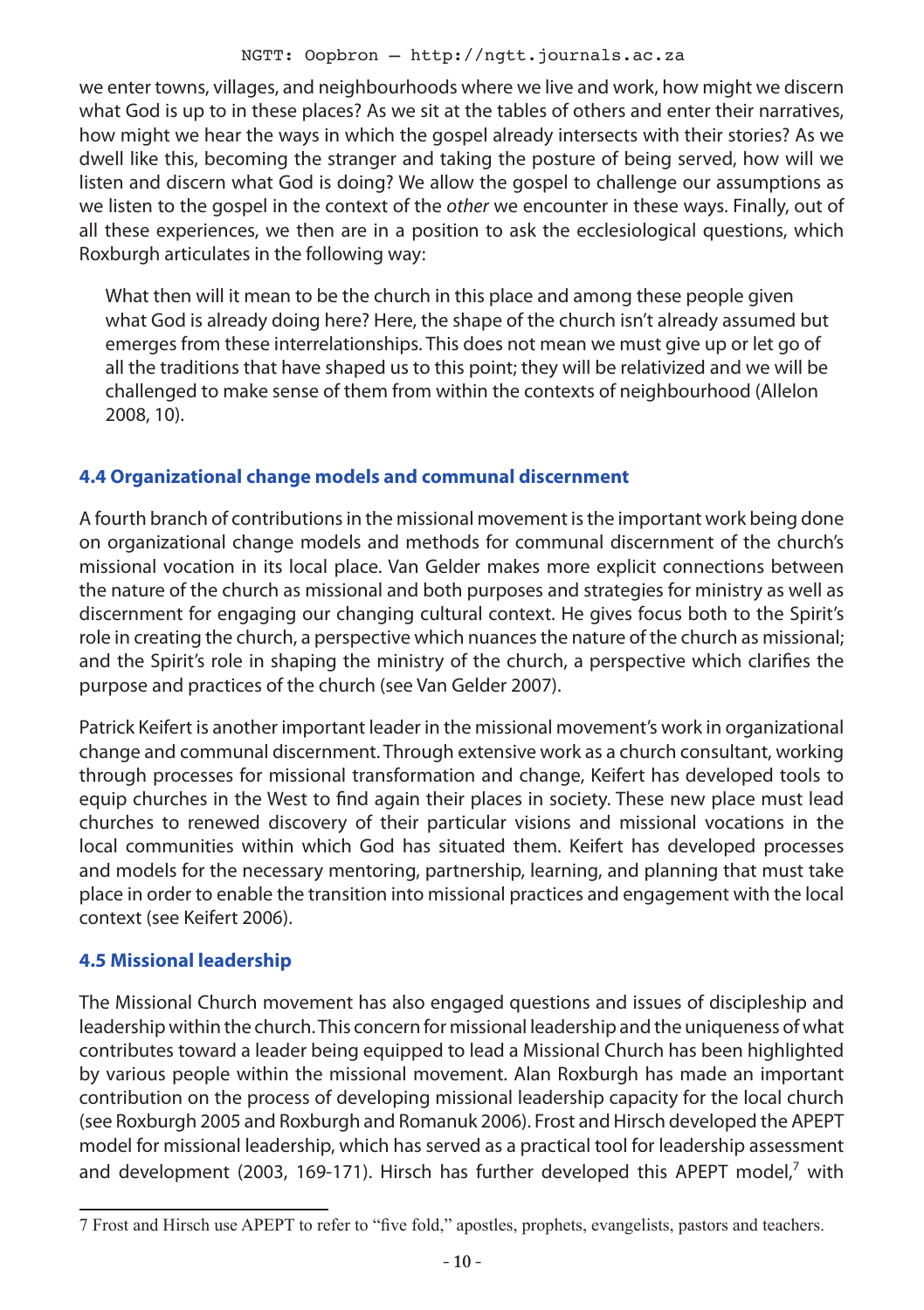particular emphasis on the apostolic gifting needed in the missional leader (2006, 149-177). Stetzer addresses this issue as well, highlighting the need for missional leadership which is able to lead communities in cultural exegesis so that they might break the cultural codes of their local places (see Stetzer 2006). The GOCN also gave early recognition to the importance of wrestling with the leadership models that have come along with the Christendom legacy, and how the Missional Church conversation can begin to shift our models for church leadership (Guder 1998, 183-220).

It has been primarily the contributions of Alan Roxburgh that have shaped the leadership efforts of the missional movement. Roxburgh has given detailed reflection on the uniqueness of missional leaders for missional communities. Among those contributions, the following can be highlighted. Roxburgh explores how the missional imagination must be cultivated among God's people by the leadership; models for missional change in making the transition into a missional understanding of the church; different images that will help shape the role of the leader in a missional community; the importance of coming to terms with the reality of rapid, discontinuous change in our present cultural context in the West and the unique challenges this change presents to leaders; and models for understanding the different phases and stages of change, with insights into the unique leadership challenges at each stage and phase. This area of missional leadership will continue to be cultivated and developed, given the importance of leadership in the local church and the role leaders must play in missional transformation.

### **4.6 Missional practices and empirical indicators**

A final branch or contribution in the missional movement is work that is being done to identify missional practices and empirical indicators. What sorts of signs should one begin to find in a church that has made the transformation into a missional community?

These practices and indicators are being identified on both corporate and personal levels. As noted above, the work edited by Lois Barrett was a significant contribution toward identifying essential corporate practices in Missional Churches. Minatrea developed his own research project and empirical indicators in *Shaped By God's Heart: The Passion and Practices of Missional Churches.* Alan Hirsch has argued for what he refers to as six missional DNA indicators that need to be activated again in the church in the West: the confession of Jesus as Lord; disciple making; missional-incarnational impulse; apostolic environment of leadership; organic systems of organization; and commitment to "communitas." Hirsch argues that these six corporate practices that are part of the missional DNA latent within every follower of Jesus and need activation by the Holy Spirit through the gifts of an apostolic missional leader (2006, 15-26).

But, perhaps most significant are Michael Frost's efforts to recover the original genius of Jesus' teaching and lifestyle example during his earthly ministry, as well as recover the missional practices of the early followers of Christ in the apostolic era. Frost is concerned to help Christians live in the tension of not being at home in the world nor in the contemporary church in the West. He is writing to a growing number of Christians in the West who are dissatisfied with current expressions of the church, trying to inspire among them a Christ-centred faith and lifestyle of "missional practices" (2006, 3-27). Frost confesses his own lack of hope for the

They make the argument that "to each one grace has been given" and "he gave some to be" in Ephesians 4 applies the APEPT giftings to every believer.. every believer has one of the APEPT gifts.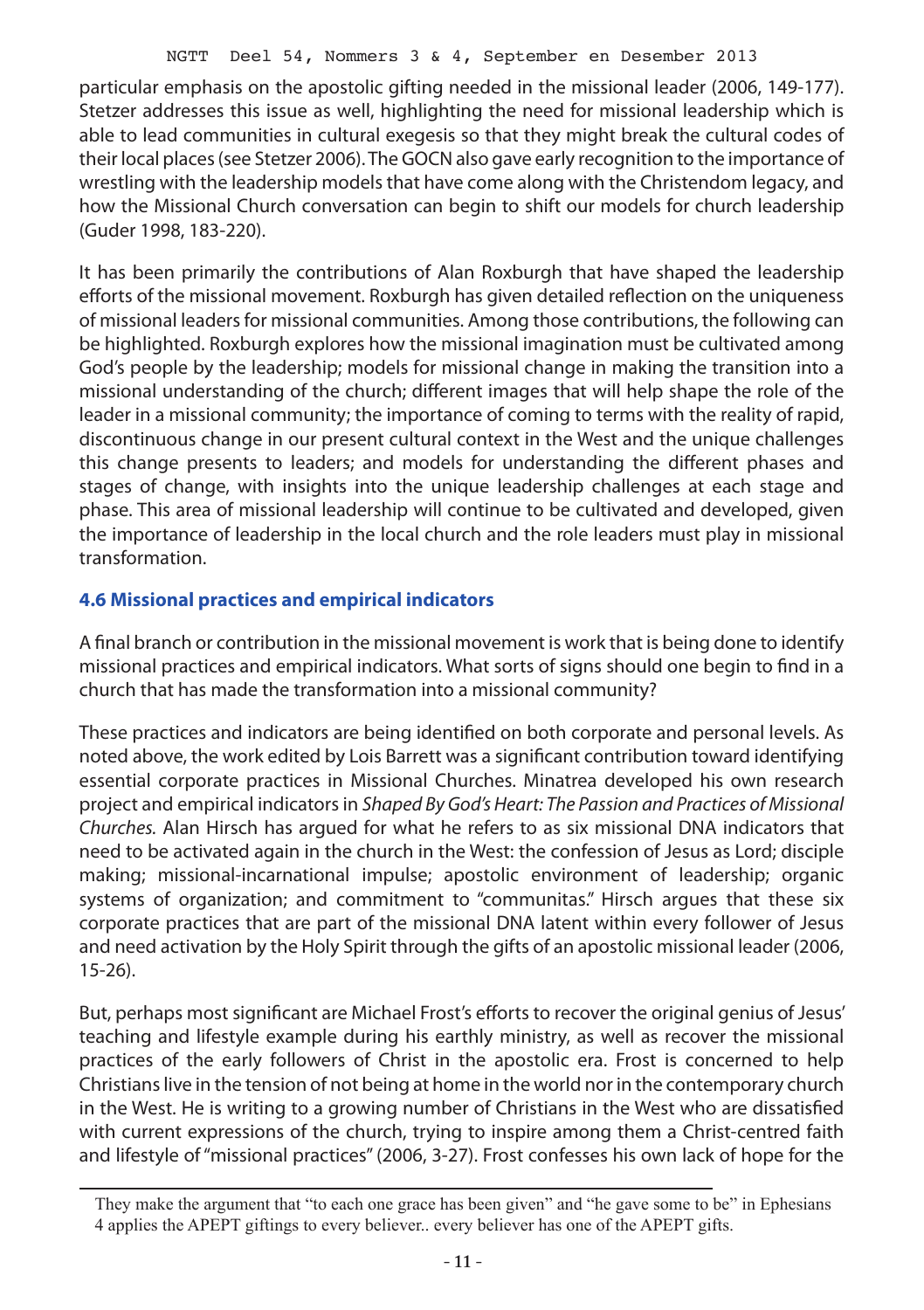future of the institutional church in the West, but sees hope in the death of Christendom – hope that Christians who resonate with the feeling of displacement both culturally and from the institutional church will rediscover these missional practices and over time develop likeminded Christ-followers, who together might begin the formation of alternative communities of people living out these practices together.

## 5. CONCLUSION

The Missional Church movement is growing in its breadth and diversity as it continues to work out the implications of what is involved in seeking missional transformation of the church in the West. The article focused on the influence of Lesslie Newbigin on the church in Northern America. It may be summarized as refocusing theology on the Trinity and the *missio Dei.* Newbigin's sensitivity for inter- or cross cultural communication and the importance of ecumenism helped to eventually unmask what became known as the Christendom paradigm. The church in the Western world started realizing its cultural captivity and reigning philosophical assumptions. This sparked a number of movements that revitalized the theology in the established mainline and evangelical churches. The missional church movement is a somewhat different movement if compared to the emergent church movement.

The article summarized the key practices and theological emphases of the missional movement and then highlighted six diverse contributions that spawned from the movement. Missional transformation will take place as the church recovers a missional identity and fleshes out the implications of that identity for all aspects of ecclesiastical life and practice. As the movement matures, it will need to continue to engage in the depth of biblical/theological reflection and cultural analysis that gave birth to this movement. Without this, there is a growing danger of the movement succumbing to a pragmatist desire to find some methodology or model that will lead to church renewal. Ongoing discernment within this movement is critical for the church in the West to renew its missional identity and vocation.

## **REFERENCES**

- Allelon Training Centre. 2008. "Class 1: Locating the Missional Conversation." Module 1, Topic 1: Missional Church: Its Nature and Purpose. Taught in Hamilton ON Fall 2008.
- Barrett, Lois Y., ed. 2004. *Treasure in Clay Jars: Patterns in Missional Faithfulness.* Grand Rapids: Eerdmans. Driscoll, Mark. 2006. *Confessions of a Reformission Rev.: Hard Lessons from an Emerging Missional Church.* Grand Rapids: Zondervan.
- Frost, Michael and Hirsch, Alan. 2003. *The Shaping of Things to Come: Innovation and Mission for the 21st-Century Church.* Peabody, Mass: Hendrickson.
- Frost, Michael. 2006. *Exiles: Living Missionally in a Post-Christian Culture.* Peabody, Mass: Hendrickson.
- Goheen, Michael. 2000. *As the Father Has Sent Me, I Am Sending You: J.E. Lesslie Newbigin's Missionary Ecclesiology.* Zoetermeer: Boekencentrum.
- Goheen, Michael. 2002. The Missional Church: Ecclesiological Discussion in the Gospel and Our Culture Network in North America, *Missiology* 30, 4, 479-490.
- Goheen, Michael W. 2004. The Significance of Lesslie Newbigin for Mission in the New Millennium. *Third Millennium,* 7, no. 3, 88-99.
- Guder, Darrell, ed. 1998. *Missional Church.* Grand Rapids: Eerdmans.
- Halter, Hugh and Matt Smay. 2008. *The Tangible Kingdom: Creating Incarnational Community.* San Francisco: Jossey-Bass.
- Hendriks, H. Jurgens. 2004. *Studying Congregations in Africa.* Wellington: Lux Verbi. BM.
- Hirsch, Alan. 2006. *The Forgotten Ways: Reactivating the Missional Church.* Grand Rapids: Brazos Press.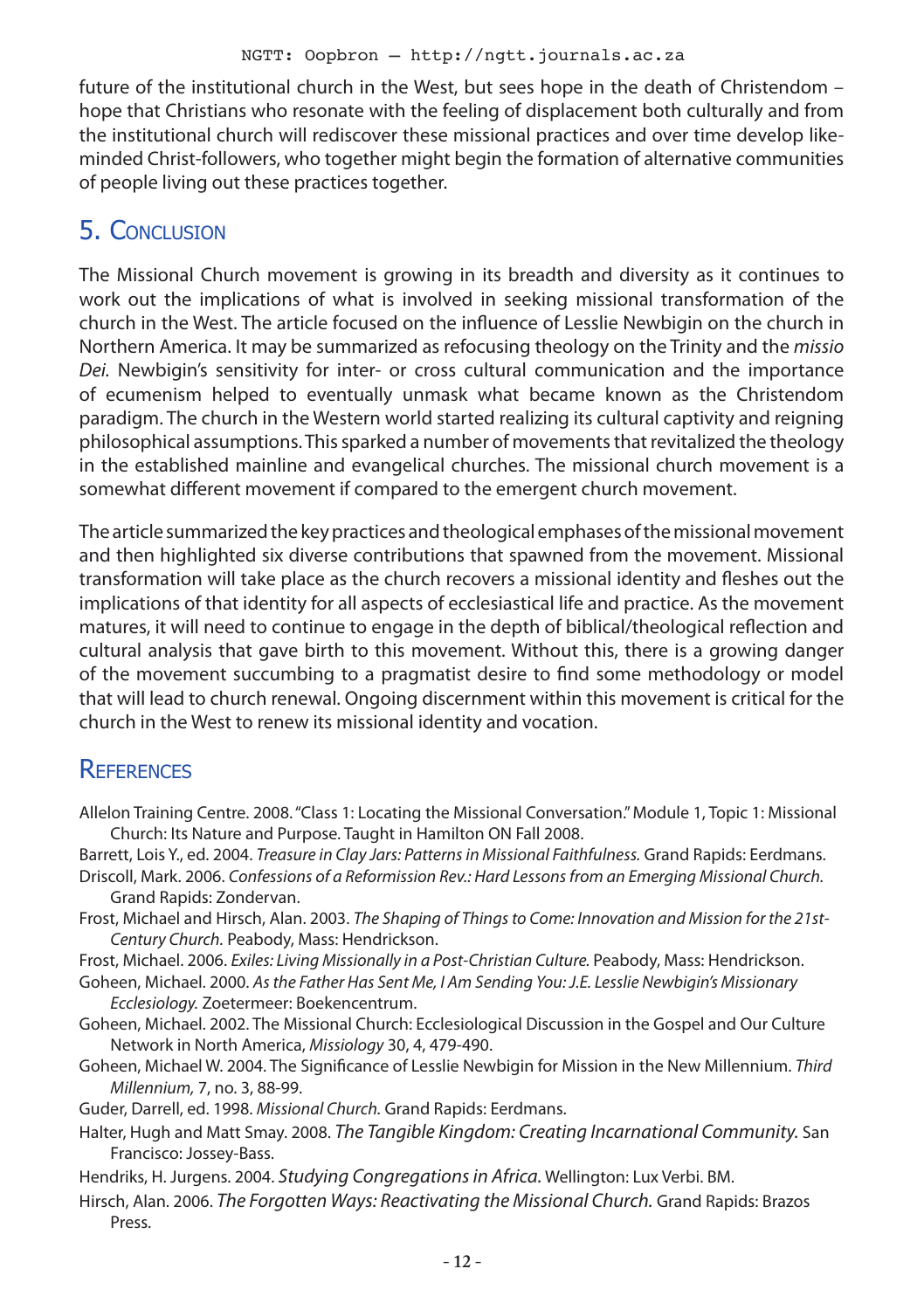Hunsberger, George R. 1996. The Newbigin Gauntlet: Developing a Domestic Missiology for North America. In: *The Church Between Gospel and Culture: The Emerging Mission in North America,* eds. George Hunsberger and Craig Van Gelder. Grand Rapids: Eerdmans.

Keifert, Patrick. 2006. *We Are Here Now: A New Missional Era. A Missional Journey of Spiritual Discovery.* Eagle, ID: Allelon Publishing.

Minatrea, Milfred. 2004. *Shaped by God's Heart: The Passion and Practices of Missional Churches.*  Massachusetts: Jossey-Bass.

Newbigin, Lesslie. 1951. *A South India Diary.* London: SCM.

Newbigin, JEL 1963. *The Relevance of Trinitarian Doctrine for Today's Mission.* London: Edinburgh House Press.

Newbigin, Lesslie. 1986. *Foolishness to the Greeks: The Gospel and Western Culture.* Grand Rapids: Eerdmans.

Newbigin, Lesslie. 1989. *The Gospel in a Pluralist Society.* Grand Rapids: Eerdmans.

Newbigin, L. 1995 [1978]. *The open secret: an introduction to the theology of mission.* Grand Rapids: Eerdmans.

Roxburgh, Alan. 2005. *The Sky is Falling: Leaders Lost in Transition.* Eagle, ID: ACI Publishing.

Roxburgh, Alan J. and Romanuk, Fred. 2006. *The Missional Leader: Equipping Your Church to Reach a Changing World.* San Francisco: Jossey-Bass.

Roxburgh, Alan. 2007. "What is Missional Church?" Accessed online at www.allelon.org

Stetzer, Ed and Putman, David. 2006. *Breaking the Missional Code: Your Church Can Become a Missionary in Your Community.* Nashville: Broadman and Holman Publishers.

Stetzer, Ed. 2006. *Planting Missional Churches.* Nashville: Broadman and Holman.

Van Gelder, Craig. 2000. *The Essence of the Church: A Community Created by the Spirit.* Grand Rapids: Baker.

Van Gelder, Craig. 2007. *The Ministry of the Missional Church: A Community Led by the Spirit.* Grand Rapids: Baker.

#### **Key words**

Emergent church missional church discernment missio Dei ecclesiology incarnation

#### **Trefwoorde**

Ontluikende kerk missionale kerk geloofsonderskeiding missio Dei ekklesiologie inkarnasie.

Tim M Sheridan, Senior Pastor, Maple Ridge CRC 20245 Dewdney Trunk Rd. Maple Ridge BC V2X3C9, Canada. pastortim@mapleridgecrc.com Cell +1 (778) 874-7542; Home +1 (604) 460-0337

H Jurgens Hendriks Emeritus Professor: Practical Theology en Missiology Executive Director: Network for African Congregational Theology (NetACT) Faculty of Theology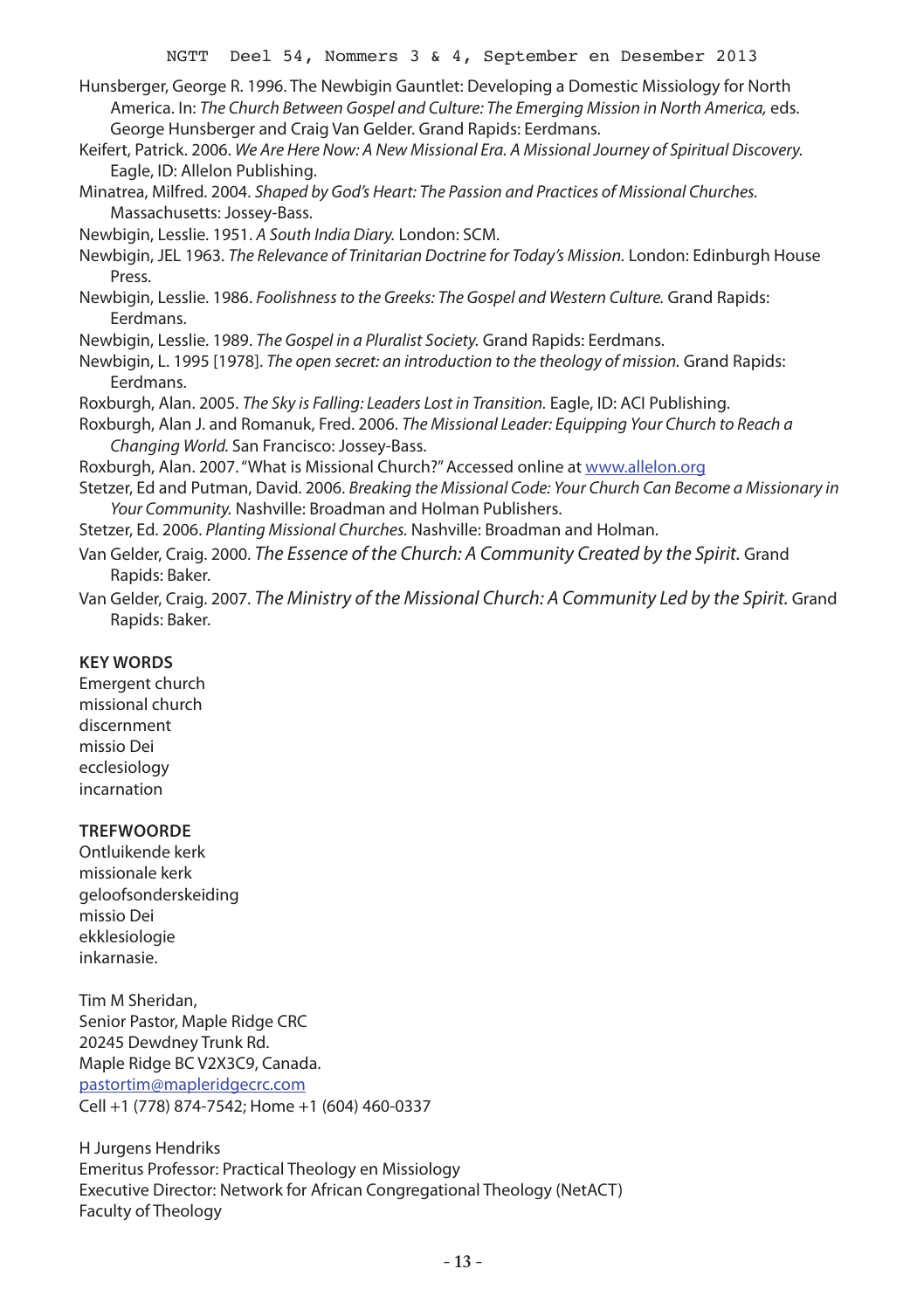Stellenbosch University 171 Dorp Street Stellenbosch 7600 South Africa. +27-21-808-3260 (w); +27-21-808-3251 (fax); +27-73-772-6706 (cell); hjh@sun.ac.za